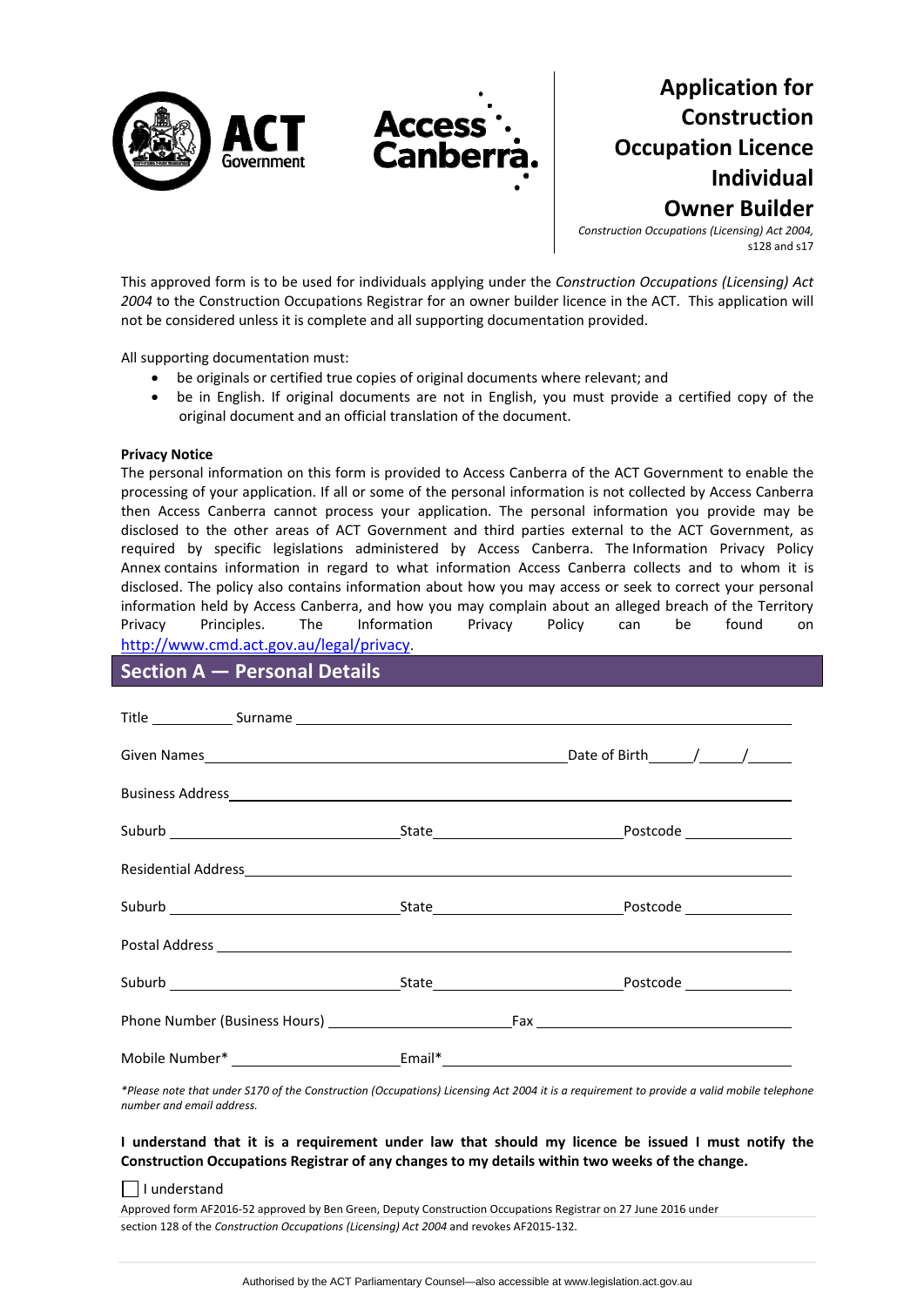## **Section B — Owner Builder**

An Owner Builder licence authorises the licensee to undertake building work (other than specialist building work) in relation to a Class 1, 2 or 10a building that is, or is to be, the licensee's main home or ancillary to it.

### **Section C — Site Details**

Block Section Section Suburb

## **Section D — Description of Building work**

Description of Building Work: University of Australian Control of Building Work:

# **Section E —Appointed Building Certifier and Building Approval Details**

<u> 1989 - Johann Barbara, martxa alemaniar argametra (h. 1989).</u>

<u> 1989 - Johann Barbara, martxa alemaniar argametar argametar argametar argametar argametar argametar argametar</u>

Building Certifier Name: Licence Number

Building Approval Issue Date:

Please attach a copy of the building approval to this application ensuring that the Building Approval stamp is clear and the type of work being undertaken is clear. A Building Approval must be obtained from a Private Certifier prior to submitting this application.

### **Section F —Evidence of qualifications/eligibility**

Complete this section only if you are applying for an Owner Builder licence to construct a building that is classified as a Class 1 or 2 building under the Building Code of Australia.

**Requirement:** An Owner Builder course certificate completed within five years prior to the application

or and the state of the state of the state of the state of the state of the state of the state of the state of

An ACT Class A, B or C Builder's licence or interstate equivalent.

 $\Box$  Yes  $-$  please attach certified copies of requirements to this application.

 $\Box$  No  $\Box$  please note that you may not be eligible for a licence.

# **Section F —Evidence of qualifications/eligibility – BCA Class 10a Structure**

Complete this section only if you are applying for an Owner Builder licence to construct a structure that is classified as a class 10a structure under the Building Code of Australia.

| Requirement: | An Owner Builder course certificate completed within five years prior to the<br>application |  |  |  |  |  |  |  |  |
|--------------|---------------------------------------------------------------------------------------------|--|--|--|--|--|--|--|--|
|              | or                                                                                          |  |  |  |  |  |  |  |  |
|              | An ACT Class A, B or C Builder's licence or interstate equivalent.                          |  |  |  |  |  |  |  |  |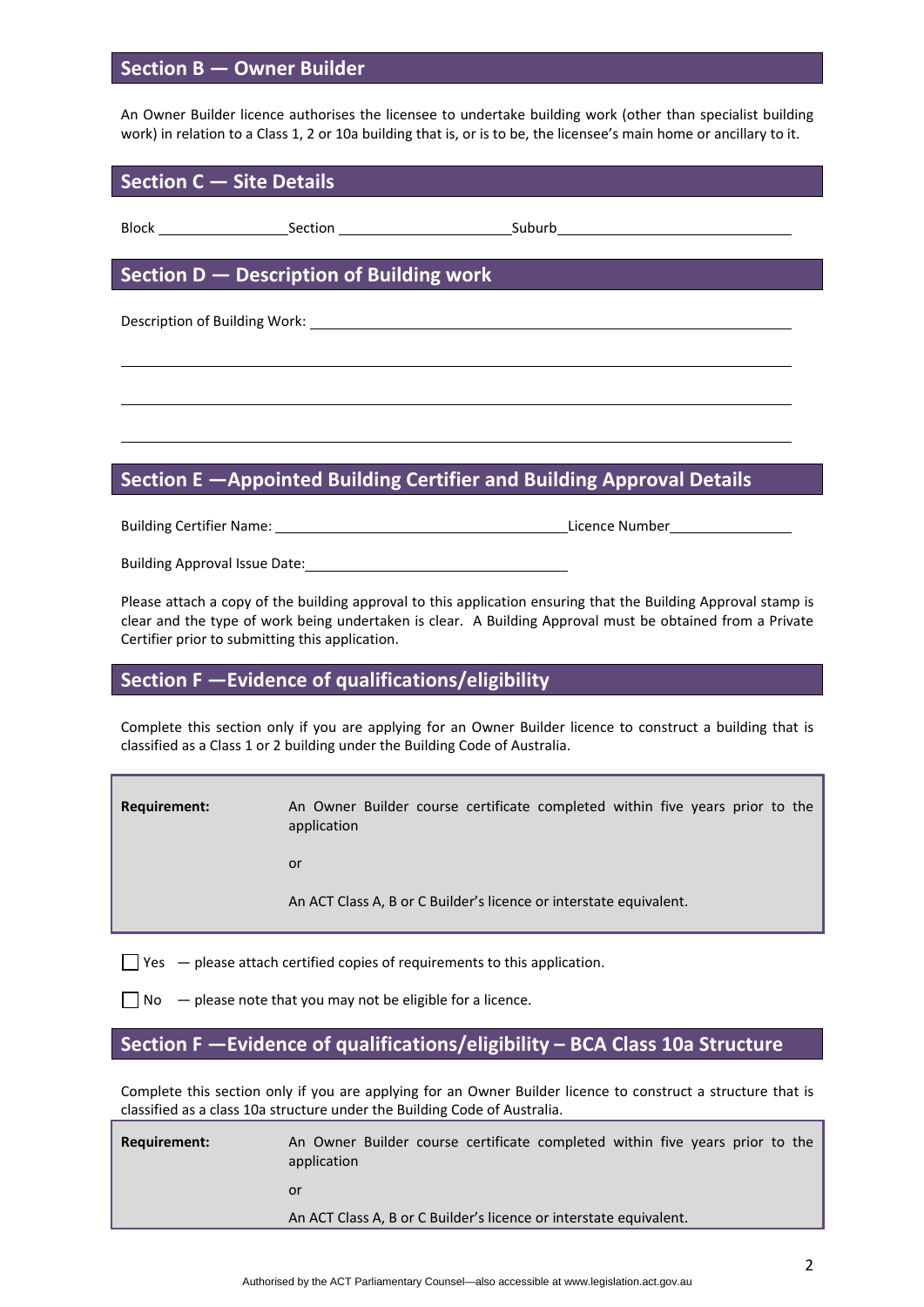|    | Yes - please attach certified copies of requirements to this application.                                                                                                                                                                                        |
|----|------------------------------------------------------------------------------------------------------------------------------------------------------------------------------------------------------------------------------------------------------------------|
|    | - please note that you may not be eligible for a licence.<br>No.                                                                                                                                                                                                 |
|    | Section G - Licence History Declarations                                                                                                                                                                                                                         |
| 1. | Are you a lessee of the land where the proposed construction is to take place?                                                                                                                                                                                   |
|    | Yes                                                                                                                                                                                                                                                              |
|    | No - Please note you may not be eligible for a licence only an individual lessee of the land can be<br>issued with an Owner Builder licence.                                                                                                                     |
| 2. | Have you previously held an Owner Builder licence in the ACT within the last five years on a different<br>block of land?                                                                                                                                         |
|    | Yes - You may not be eligible for a licence. Owner Builder licences cannot be issued to an individual<br>who has been granted an Owner Builder licence within the last five years prior to making this<br>application unless it was for the same parcel of land. |
|    | No                                                                                                                                                                                                                                                               |
| 3. | Is the building work in relation to your main home or ancillary to that home?                                                                                                                                                                                    |
|    | Yes                                                                                                                                                                                                                                                              |
|    | $No$ - please note that you may not be eligible for a licence.                                                                                                                                                                                                   |
|    |                                                                                                                                                                                                                                                                  |

## **Section H — Consent and Application Declarations**

I,

\_\_\_\_\_\_\_\_\_\_\_\_\_\_\_\_\_\_\_\_\_\_\_\_\_\_\_\_\_\_\_\_\_\_\_\_\_\_\_\_\_\_\_\_\_\_\_\_\_\_\_\_\_\_\_\_\_\_\_\_\_\_\_\_\_\_\_\_\_\_\_\_\_\_\_\_\_\_\_\_\_\_\_\_\_\_\_\_, *Insert name, address and occupation of person making the declaration*

make the following declaration**:**

#### **1. I declare:**

a) that I make this application to the Construction Occupations Registrar for a construction occupations licence and that all statements, and the information/documents provided in support of the application, are accurate, true and correct.

#### **2. I authorise and consent:**

- a) to the Construction Occupations Registrar and Environment Access Canberra to make enquiries of, and exchange information with, the relevant regulatory authorities of any Australian State or Territory, or other country, regarding my construction occupation licence and practice as a Builder or otherwise regarding matters relevant to this application.
- b) to receiving information from the Construction Occupations Registrar relevant to my construction occupation licence or the construction industry electronically.

#### **3. I acknowledge:**

- a) that the Construction Occupations Registrar and Access Canberra may validate documents provided in support of this application or wish to confirm my identity.
- b) that failure to complete all relevant sections of this application and enclose all supporting documentation may result in this application not being accepted or additional fees being applied as